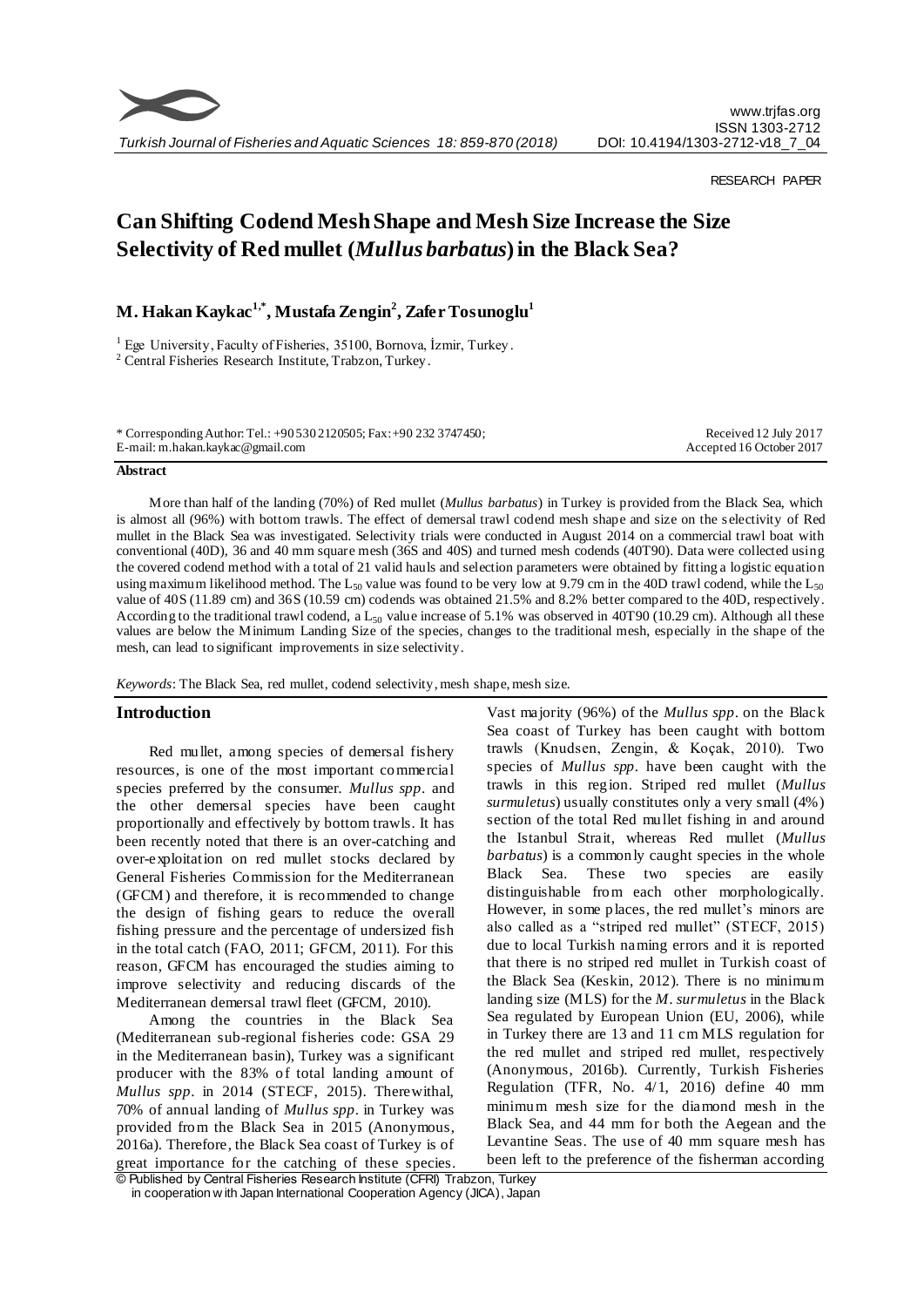the Turkish fisheries regulation. Beginning September 1, 2020, diamond mesh size of 44 mm in the trawl codend will be used in the Black Sea (Anonymous, 2016b).

It is observed that red mullet and whiting stocks in the Black Sea were under excessive pressure due to over and illegal bottom trawl fishery between 2005 and 2013, therefore market size of these species has fallen (Zengin *et al.*, 2014). Genç (2014) stated that between 1982 and 2011, there was a steady decline in the total amount of red mullet production.

In general, the majority of mesh selection due to the structure of the trawl nets takes place in the codend (Wileman, Ferro, Fonteyne, & Millar, 1996). Allowing to escape the small fish and to catch on top of a certain size group in the trawl codend is the basic principle of mesh selection. All of the trawl nets in the Black Sea have been constructed by diamond mesh. The mesh tends to close in the net under the smallest force applied, which affects mesh selectivity negatively (Robertson & Stewart, 1988; Guijarro & Massuti, 2006). In the last quarter of a century, many selectivity studies have been conducted to increase codend selectivity in bottom trawl nets in order to ensure the sustainability of demersal fishery resources and to protect the fish stocks (Lök, Tokaç, Tosunoğlu, Metin, & Ferro, 1997; Tokaç, Lök, Tosunoğlu, Metin, & Ferro, 1998; Sala, Priour, & Herrmann 2006; Sala, Lucchetti, & Buglioni, 2007; Tosunoğlu, Aydın, & Özaydın, 2008; Tokaç, Özbilgin, & Kaykaç, 2010; Aydın, Tokaç, Ulaş, Maktay, & Şensurat, 2011; Özbilgin, Tokaç, & Kaykaç, 2012; Eryaşar *et al.*, 2014; Sala, Lucchetti, Perdichizzi, Herrmann, & Rinelli, 2015; Özbilgin *et al.*, 2015). In addition, the GFCM constantly encourages scientists to conduct selectivity studies for sustainable fisheries resource (GFCM, 2010).

Although the greatest amount of red mullet is provided from the Black Sea, there have been very few selectivity studies related to this species until today (Zengin, Genç, & Tabak, 1997; Genç *et al.*, 2002; Özdemir, 2006). Some researchers have indicated that the mesh size, which must be used in legal regulations, is not preferred by a vast majority of fishermen (Ceylan, Şahin, & Kalaycı, 2014; Zengin, Gümüş, Kaykaç, Tosunoğlu, & Akpınar, 2017). This leads to an increase in the number of s mall individuals and by-catch rates. The size of red mullet landed in this region has decreased from 13.7 cm in 1990 to 10.5 cm in 2005 (Knudsen *et al.*, 2010). In Eastern Black Sea, Genç (2000) reported that the first sexual maturity of the red mullet is attained at 10.2 cm in males and 11.3 cm in females. These declines in the length of the red mullet caught is a dangerous situation for these stocks when considering the length of the first maturity (LFM) and the minimum landing size (MLS) group.

Only one study was conducted on square mesh panel codend and the results showed that this panel was more selective than the diamond mesh (Özdemir, 2006). It is known that square mesh protects their openness under the physical load with respect to diamond mesh nets and therefore allows s mall individuals to escape (Wileman *et al.*, 1996). It has been found that escapes are high when on the trawl codends are provided with mesh openings appropriate for the morphology of any species (Tosunoğlu, 2007; Tokaç *et al.*, 2014; Tokaç *et al.*, 2016). Although the square mesh trawl codend in favour of red mullet selectivity gives positive results, it is known that it is not preferred by the fisherman due to the difficulty of construction and repair of the net (Graham, Kynoch, & Fyer, 2003). Because of the difficulties in design applications of square mesh trawl codend, scientists examined different trawl codends that could be preferred by the fisherman. T90 codend, in which the standard diamond mesh netting orientation is turned 90°, has more mesh opening than the standard diamond mesh and easy to apply and repair for the fishermen (Moderhak, 1995,1997,1999; Wienbeck, Hermann, Moderhak, & Stepputtis, 2011). There is no study in the Black Sea on the T90, which positively effects on the size selectivity of various fish species with different morphometrics.

In recent years, fishermen and consumers have confronted with largely small individuals of red mullet in catching stocks and on the market to a large extent. Scientists dealing with fisheries management are emphasizing that this problem is moving forward in two main ways. The over-fishing and illegal fishing have gradually increased since the beginning of the 2000s, and the other is the use of non-selective trawl codends suitable for MLS and LFM (Ulman *et al.*, 2013; STECF, 2015). To avoid this situation, there is a need for more selective studies toward the target species in order to be a quick solution in practice. The lack of monitoring selectivity studies in that region in about last 10 years is of great importance to understand the current situation. The aim of this study was to determine the effect of different mesh shapes (square and T90) and mesh size (36 and 40 mm square and 40 mm diamond mesh codends) selectivity on the red mullet in the Black Sea demersal trawl fishery.

# **Materials and Methods**

The selectivity trials were carried out on-board the commercial trawler "*Malkoç Bey*" (31 LOA, 1300 HP main engine) from 20th to 27th August 2014 in the Western part of the Black Sea (Figure 1). All hauls were made at depths ranging from 15 to 30 m and muddy grounds. The towing duration was between 60 and 90 minutes, and the towing speed ranged from 2.8 to 3.0 knots (mean 2.9) as in commercial trawling. All tows were performed during daytime. The gear employed in the selectivity test was conducted using a conventional bottom trawl with 900 meshes around the mouth (Figure 2).

Trawling was carried out by using four different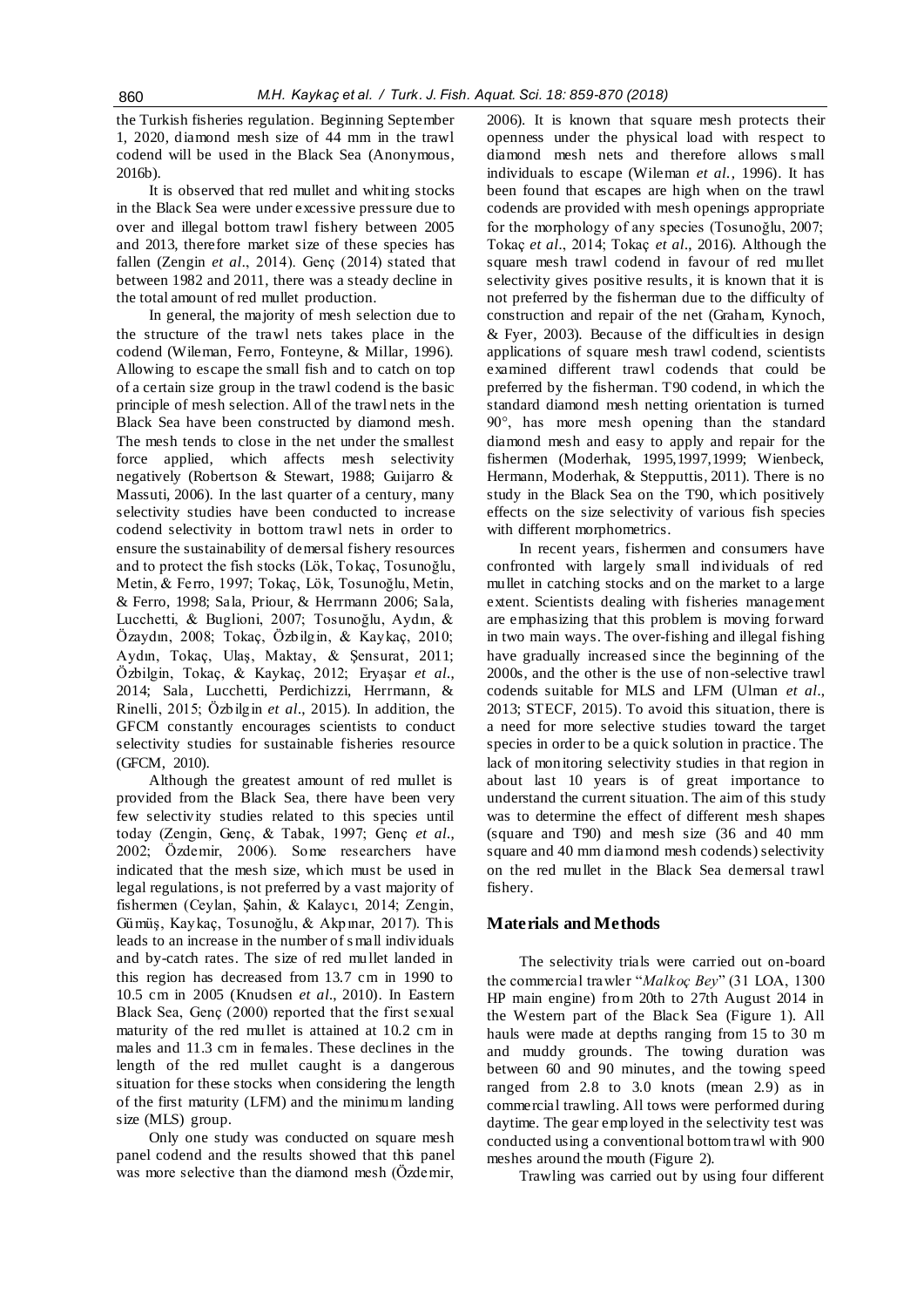

**Figure 1.** Study area in the Western part of the Black Sea.



**Figure 2.** Technical drawing of 900 meshes in conventional bottom trawl.

codends with a total of 21 valid hauls. The first one was the commercially used nominal 40 mm polythene (PE) codend with 300 meshes on its circumference (three seems of 100 meshes panels-40D). The second codend was made of nominal 40 mm PE material and turned 90º T-90 with 300 meshes on its circumference (three seems of 100 meshes panels-40T90). The third codend was constructed as constructed as 150 bars on its circumference full square mesh codend with

nominal 36 mm PE netting (36S). Finally, the fourth one was150 bars on its circumference full square mesh codend with nominal 40 mm PE netting (40S) (Figure 3). All the codends were approximately 4-4.5 m in stretched lengths. They were attached to the end of the funnel which was 300 meshes in its circumference and made of 40 mm mesh size PE netting.

The hooped-covered codend method was used to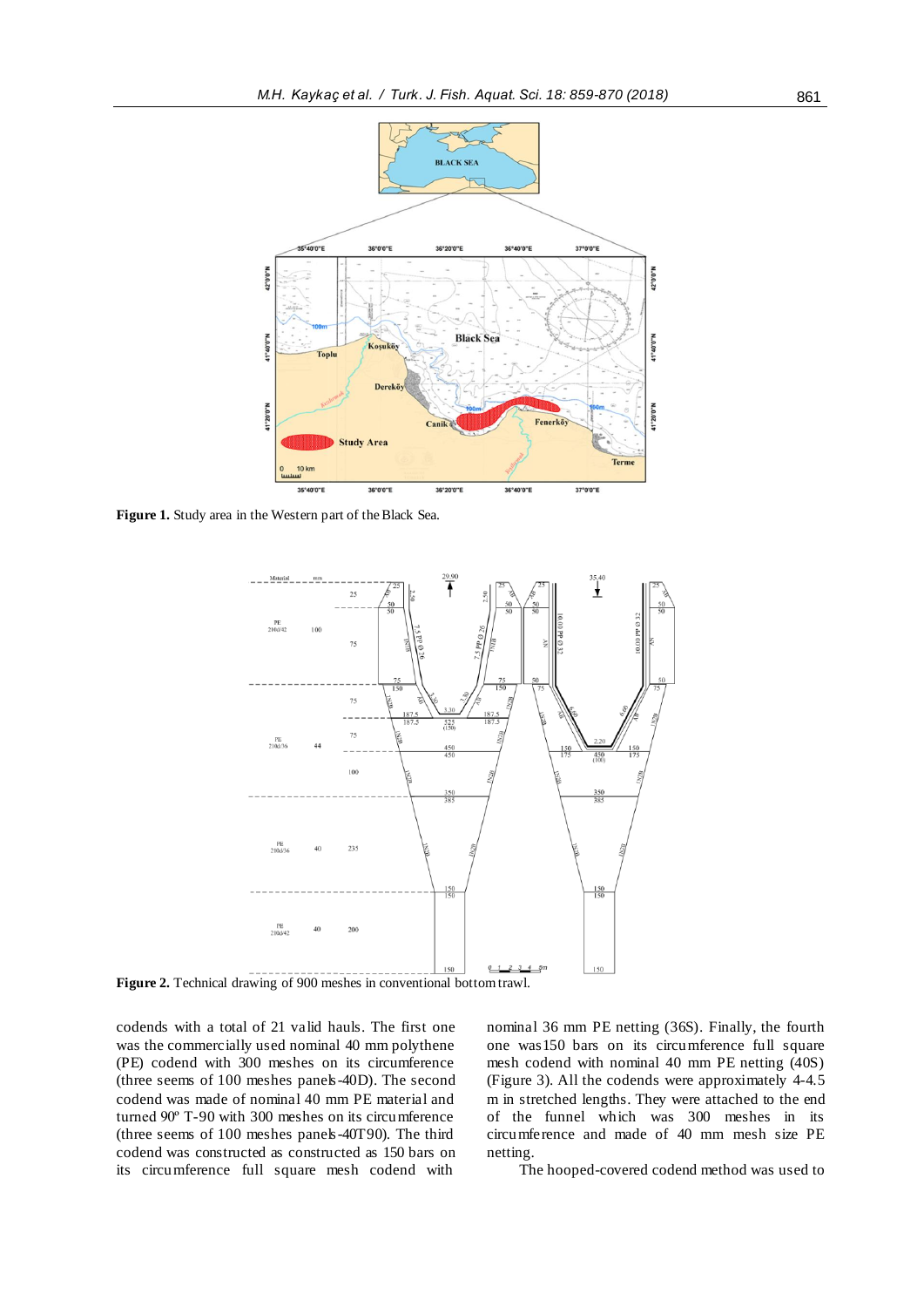

**Figure 3.** Illustration of trawl codends used in the experiments: 40 mm diamond mesh (40D), 40 mm 90° turned-mesh (40T90), 36 mm square mesh (36S), and 40 mm square mesh (40S).

collect selectivity data (Wileman *et al.*, 1996). A 8.2 m long, and 24 mm mesh size knotless PA (polyamide) netting cover was used to collect the individuals that escaped. The cover was supported by two hoops (PVC  $\varnothing$  1.6 m) to avoid the masking effect and to provide water flow between the codend and the cover. These hoops were mounted on the cover at distances of 2.2 and 5.2 meters from the attachment point at the end of the funnel.

The mean mesh size of each codends was measured using a calliper rule. A 4 kg weight was tied vertically to the stationary jaw of the rule. A total of 60 meshes (3 lines of 20 meshes in the towing direction) near to the aft of each codend were measured (Table 1).

At the end of each tow, once the net was hauled onboard, the cover catch was first emptied, the catch was sorted by species, and then weighed. The same procedure was followed for the codend catch. Total lengths of full or subsamples of the target species were then measured to the nearest cm below. Selectivity data were collected using the covered codend method and selection curves of the individual hauls were obtained by fitting a logistic function:

$$
r(l) = \exp(v_1 + v_2 l) / [1 + \exp(v_1 + v_2 l)]
$$

where  $r(l)$  is the retained proportion of length class *l*, given that it entered the codend (Wileman *et al.*, 1996), and  $v=(v_1, v_2)$  is the vector of the selectivity parameters. The values of  $L_{50}$  were estimated from the expressions:

$$
L_{50} = \frac{-v_1}{v_2}
$$

These parameters were calculated by maximum likelihood using the software CC 2000 (ConStat, 1995). For red mullet, mean selectivity curves using EC Model software (ConStat, 1995) were estimated by taking into account the between-haul variation of the selectivity parameters according to Fryer (1991).

A likelihood ratio test (McCullagh & Nelder, 1989) was carried out to evaluate if the selection curves estimated for the red mullet were statistically different for the two compared codends (Campos, Fonseca & Henriques, 2003; Deval, Bök, Ateş, Ulutürk, & Tosunoğlu, 2009).

## **Results**

Mean values of totally 60 mesh measurements from 3 different lines of each codends were shown in table 1. 40D, 40T90, 36S and 40S codends on the same traditional trawl were carried out 4, 7, 6 and 4 valid hauls, respectively. A total of 21 valid hauls were performed during the trials. 6869.9 kg total catching was made by 4 trawl codends with different mesh shapes and sizes during 1595-minute haul duration. 33%, 17%, 21% and 29% of the total catch were gathered with 40D, 40T90, 36S and 40S codends, respectively. Weight of red mullet and its percentage in total catch were 2231.6 kg and 32% in all hauls. Catch per hour in all hauls was calculated 83.9  $\text{kgh}^{-1}$  for the red mullet and 258.4  $\text{kgh}^{-1}$  for total catch.

#### **40 mm Diamond Mesh Codend (40D)**

In the 40D trawl codend (used by fisherman), a total of weight 2277.4 kg was carried out in both codend and cover for 4 valid hauls. In terms of weight, 35.6% of the total catch was constituted by the red mullet and the species were caught totally 162.3 kgh-1 by 40D codend. In total, 47316 red mullets were counted 67.8 % in the codend and 32.2% in the cover. The numbers of red mullets both codend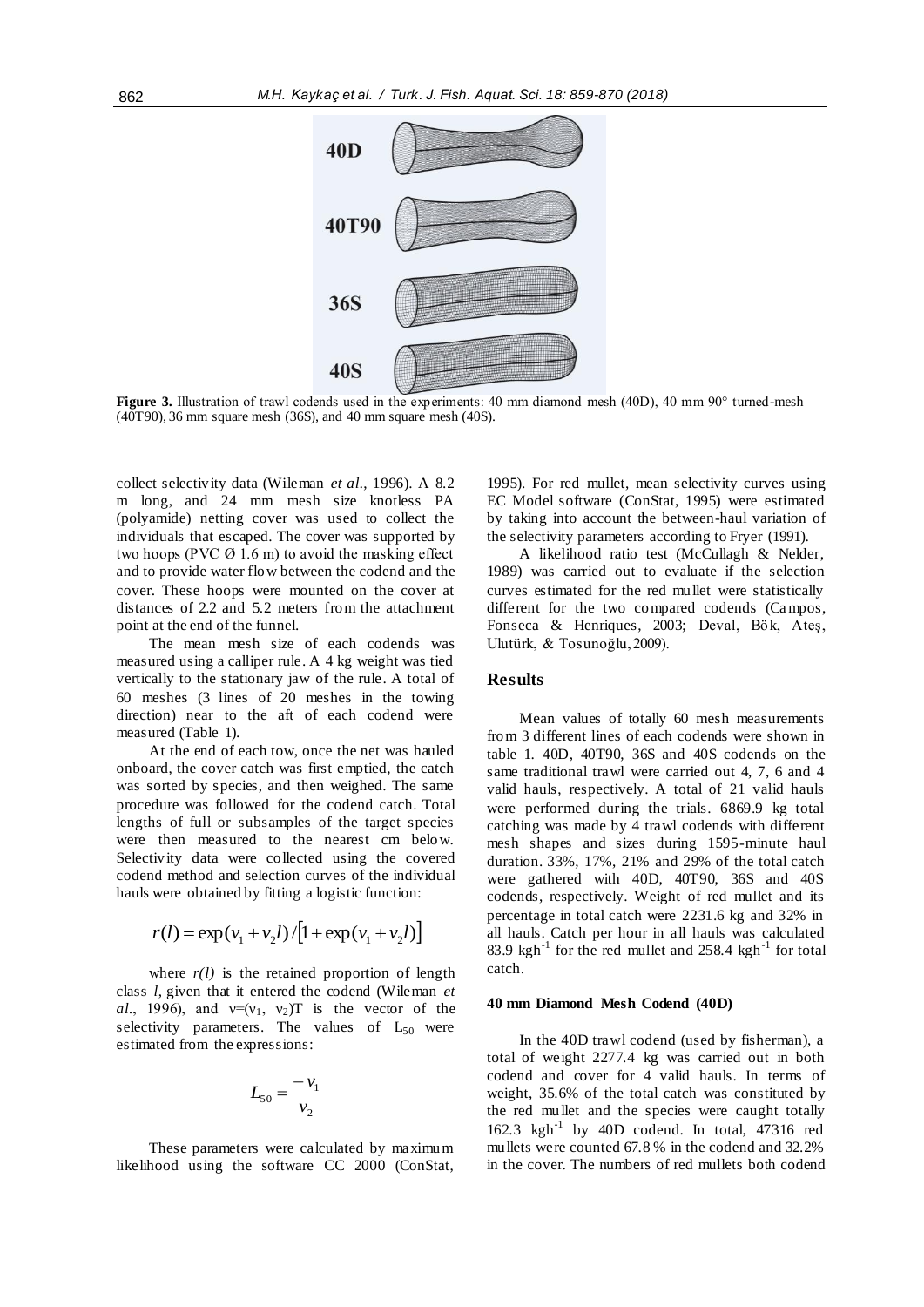| Codend Name                | 40D       | 40T90 | 36S   | 40S   |
|----------------------------|-----------|-------|-------|-------|
| Nominal mesh length (mm)   | 40        | 40    | 36    | 40    |
| Measured mesh opening (mm) | 41.29     | 39.47 | 35.95 | 39.85 |
| $SE$ (mm)                  | 0.39      | 0.09  | 0.12  | 0.08  |
| N                          | 60        | 60    | 60    | 60    |
| $Min. - Max.$ (mm)         | $39 - 52$ | 38-41 | 34-38 | 39-42 |
| Material (Knotted)         | PЕ        | РE    | PE    | PE    |
| Circumference mesh number  | 300       | 300   | 150   | 150   |

**Table 1**. Characteristics of the codends used in the experiments

**Table 2.** Total numbers and percentage values below and above MLS (Minimum Landing Size= 13 cm) of the red mu llet in codend (retained) and cover (escape) according to 40D, 40T90, 36S and 40S

| $MLS = 13$ cm |               | 40D     |        | 40T90  |       | 36S    |         | 40S    |       |
|---------------|---------------|---------|--------|--------|-------|--------|---------|--------|-------|
|               |               | codend_ | .`over | Codend | Cover | Codend | Cover   | Codend | Cover |
| MLS           | n             | 26429   | 15027  | 5724   | 4991  | 11072  | 3830    | 6662   | 32426 |
|               | $\frac{0}{0}$ | 63.8    | 36.2   | 53.4   | 46.6  | 74.3   | 25.7    | 17.0   | 83.0  |
| >MLS          | n             | 5648    | 212    | 2659   | 290   | 5025   | 40      | 4662   | 429   |
|               | %             | 96.4    | 3.6    | 90.2   | 9.8   | 99.2   | $0.8\,$ | 91.6   | 8.4   |
| Total         |               | 32077   | 15239  | 8383   | 5281  | 16097  | 3870    | 1324   | 32855 |

**Table 3.** Selectivity parameter estimates and number of specimens in the codend and cover for red mullet in 36S, 40T90, 40D, and 40S codends [L<sub>50</sub> (cm), length at 50% retention; SR (cm) selection range; SE standard error;  $v_i$  and  $\sigma$  maximum likelihood estimators of selectivity parameters; *R11, R12,* and *R<sup>22</sup>* variance matrix measuring within haul-variation; d.f. degrees of freedom]

|       | Haul no          | $L_{50}$ | (SE)   | <b>SR</b> | (SE)   | $v_I$     | $v_2$ | $R_{II}$ | $R_{I2}$   | $R_{22}$ | Deviance | $df$ . | p-value | Codend | Cover |
|-------|------------------|----------|--------|-----------|--------|-----------|-------|----------|------------|----------|----------|--------|---------|--------|-------|
| 36S   |                  | 10.19    | (0.07) | 1.08      | (0.09) | $-20.771$ | 2.038 | 3.2137   | $-0.2993$  | 0.0280   | 31.78    | 19     | 0.03    | 1721   | 324   |
|       | $\mathbf{2}$     | 10.37    | (0.10) | 1.21      | (0.09) | $-18.852$ | 1.818 | 2.2626   | $-0.1983$  | 0.0175   | 75.39    | 21     | 0.00    | 5193   | 842   |
|       | 3                | 10.29    | (0.08) | 1.49      | (0.12) | $-15.191$ | 1.476 | 1.7357   | $-0.1575$  | 0.0144   | 47.42    | 18     | 0.00    | 2055   | 513   |
|       | $\overline{4}$   | 11.57    | (0.05) | 0.97      | (0.07) | $-26.189$ | 2.264 | 3.3018   | $-0.2893$  | 0.0254   | 34.38    | 15     | 0.00    | 798    | 1060  |
|       | 5                | 10.17    | (0.04) | 1.00      | (0.06) | $-22.348$ | 2.197 | 1.7820   | $-0.1656$  | 0.0154   | 41.34    | 21     | 0.01    | 4420   | 683   |
|       | 6                | 10.79    | (0.08) | 1.02      | (0.12) | $-23.257$ | 2.155 | 7.8489   | $-0.7009$  | 0.0628   | 80.81    | 16     | 0.00    | 1910   | 448   |
|       | Mean<br>(Fryer)  | 10.59    | (0.09) | 1.11      | (0.03) | $-20.893$ | 1.972 | 2.6232   | $-0.2017$  | 0.0167   |          |        |         | 16097  | 3870  |
|       |                  | 8.92     | (0.16) | 1.62      | (0.12) | $-12.143$ | 1.361 | 0.9575   | $-0.0930$  | 0.0094   | 46.21    | 20     | 0.00    | 1908   | 618   |
|       | $\boldsymbol{2}$ | 8.68     | (0.73) | 4.14      | (1.10) | $-4.605$  | 0.531 | 2.5418   | $-0.2243$  | 0.0199   | 22.55    | 11     | 0.02    | 595    | 136   |
|       | 3                | 11.07    | (0.07) | 1.83      | (0.11) | $-13.275$ | 1.199 | 0.6884   | $-0.0592$  | 0.0051   | 9.63     | 12     | 0.65    | 881    | 399   |
|       | $\overline{4}$   | 10.07    | (0.53) | 3.96      | (0.93) | $-5.582$  | 0.555 | 2.2082   | $-0.1903$  | 0.0169   | 727.35   | 23     | 0.00    | 2070   | 1048  |
| 40T90 | 5                | 10.45    | (0.13) | 1.88      | (0.17) | $-12.250$ | 1.172 | 1.5294   | $-0.1334$  | 0.0117   | 4.53     | 12     | 0.97    | 591    | 133   |
|       | 6                | 10.61    | (0.09) | 1.28      | (0.10) | $-18.163$ | 1.712 | 2.3775   | $-0.2106$  | 0.0188   | 56.39    | 24     | 0.00    | 1551   | 712   |
|       |                  | 11.56    | (0.15) | 2.58      | (0.27) | $-9.864$  | 0.853 | 1.0606   | $-0.0920$  | 0.0081   | 109.42   | 20     | 0.00    | 787    | 2235  |
|       | Mean<br>(Fryer)  | 10.29    | (0.12) | 1.92      | (0.08) | $-10.851$ | 1.055 | 2.9099   | $-0.2624$  | 0.0250   |          |        |         | 8383   | 5281  |
|       |                  | 10.76    | (0.21) | 2.26      | (0.37) | $-10.471$ | 0.974 | 3.1706   | $-0.2856$  | 0.0261   | 1265.32  | 22     | 0.00    | 5188   | 4920  |
|       | $\mathbf{2}$     | 10.83    | (0.10) | 1.84      | (0.16) | $-12.938$ | 1.194 | 1.3556   | $-0.1230$  | 0.0113   | 232.99   | 22     | 0.00    | 2593   | 3421  |
|       | 3                | 9.01     | (0.20) | 2.14      | (0.32) | $-9.243$  | 1.026 | 2.2336   | $-0.2256$  | 0.0231   | 460.26   | 20     | 0.00    | 4040   | 1922  |
| 40D   | $\overline{4}$   | 7.97     | (0.23) | 2.75      | (0.25) | $-6.370$  | 0.799 | 0.4811   | $-0.0483$  | 0.0051   | 1026.71  | 21     | 0.00    | 20256  | 4976  |
|       | Mean<br>(Fryer)  | 9.79     | (0.35) | 2.20      | (0.11) | $-9.714$  | 0.992 | 2.4339   | $-0.1478$  | 0.0094   |          |        |         | 32077  | 15239 |
|       |                  | 12.36    | (0.12) | 1.81      | (0.19) | $-14.998$ | 1.213 | 2.1864   | $-0.1848$  | 0.0157   | 174.47   | 18     | 0.00    | 1200   | 3460  |
|       | $\overline{c}$   | 11.93    | (0.03) | 0.35      | (0.03) | $-74.935$ | 6.284 | 38.8766  | $-3.2506$  | 0.2720   | 46.63    | 18     | 0.00    | 2737   | 7525  |
|       | 3                | 11.60    | (0.06) | 1.65      | (0.10) | $-15.471$ | 1.335 | 0.9127   | $-0.0788$  | 0.0068   | 119.69   | 20     | 0.00    | 2950   | 4686  |
| 40S   | $\overline{4}$   | 11.67    | (0.10) | 1.33      | (0.11) | $-19.279$ | 1.652 | 2.1752   | $-0.1968$  | 0.0179   | 480.1    | 16     | 0.00    | 4437   | 17184 |
|       | Mean<br>(Fryer)  | 11.89    | (0.08) | 1.26      | (0.17) | $-30.625$ | 2.575 | 204.655  | $-17.1415$ | 1.4361   |          |        |         | 11324  | 32855 |

and cover for every hauls were in given table 3. About 87.6% of the total red mullet were constituted below the MLS value. 36.2% in the cover and 63.8% in the codend of the value were calculated for this trial. Percentage distribution of the codend by numbers was shown in table 2.

Figure 4 presents the length frequency distributions (ranged between 5 and 18 cm) of the red mullet that entered and escaped. Length frequency

distributions showed bimodal with a major peak at about 6 cm and a minor peak at about 10 cm for the cover and a major peak at about 10 cm and a minor peak at about 12 cm for codend (Figure 4). Selectivity and regression parameters with their standard errors, variance matrix values and the number of the fish caught in the codend and cover in every single haul as well as mean curves (according to Fryer, 1991) for each codend are given Table 3. Length at fifty percent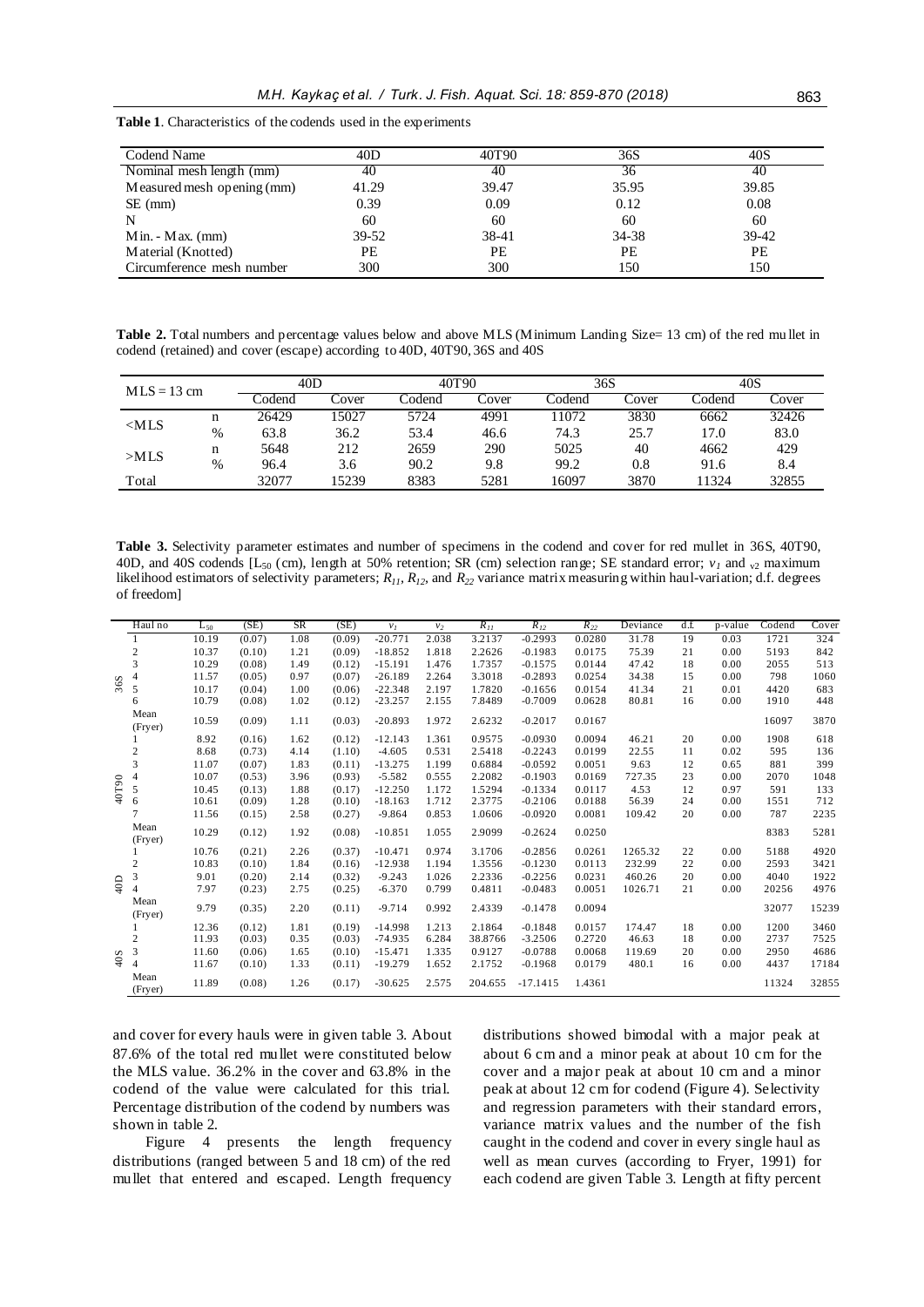

**Figure 4.** Individual (grey line) and mean selective curves (black line) with L<sub>50</sub> values for all codends, and length frequency distributions of red mullet in codend and covers.

retention  $(L_{50})$  and Selection Range (SR) values were 9.8 (s.e. 0.35) and 2.2 (s.e. 0.11) cm for the codend, respectively (Table 3).

## **40 mm Turned Mesh Codend (40T90)**

A total of 525-minute operation time was carried out 7 valid hauls during the experiment. A total of 13664 individuals were caught 8383 in the codend and 5281 in the cover. 22.2% of the total catch (1143 kg) in this codend comprised of this species. In this value (254.3 kg), a total red mullet of  $30.1 \text{ kgh}^{-1}$  was caught via 80% in the codend and 20% in the cover. Numbers of red mullets in both codend and cover for every hauls were given in table 3. 53.4% in the codend and 46.6% in the cover number of individuals below 13 cm were caught by 40T90 (Table 2). Only 9.8% of the individuals above the MLS value were detected in the cover.

The length frequency of distribution showed two peaks in the cover with a major peak at 6 cm and a minor peak at about 12 cm and unimodal in the codend with the mode at about 12.5 cm. Individual haul and mean selectivity curves are shown in figure 4. The mean  $L_{50}$  and SR values were 10.29 and 1.92 cm for the codend, respectively (Table 3). The 40T90 codend provided higher mean L<sub>50</sub> and lower SR values than the commercial codend (40D). According to selectivity parameter values, about 5.1% better  $L_{50}$ value was detected with 40T90 codend. However, the  $L_{50}$  value of the 40T90 codend is still considerably lower than MLS.

#### **36 mm Square Mesh Codend (36S)**

A total of 6 valid hauls were carried out during the trial in 425 minutes. In totally 19967 red mullets were caught by 36S codend (Table 3). 31.1% of the total catch (1407 kg) was constituted by the red mullet. In terms of weight, 11.6% of the individuals were caught in cover. At the same time, 62.0 kg red mullet was caught in an hour. 74.3% in the codend and 25.7% in the cover of captured red mullet were determined to be below MLS value. 99.2% of the individuals above MLS value were retained in the codend. Only 0.8% of individuals above the MLS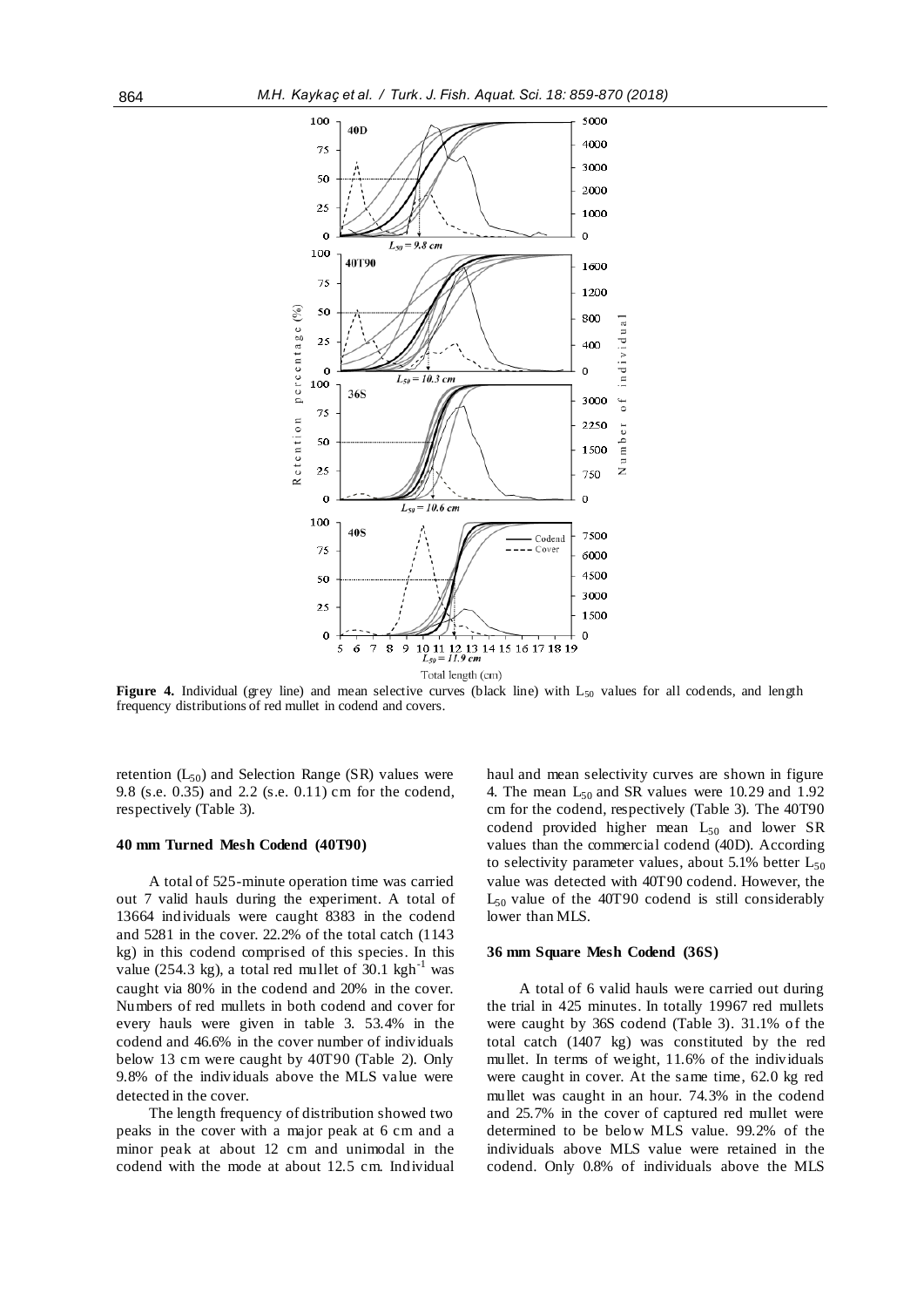value were detected in the cover. Percentage distribution of the codend by numbers was shown in table 2.

The length of red mullets varied between 5 and 18.5 cm and showed a main peak at 12 cm in the codend and two peaks in the cover (a minor peak 6 cm and a major peak 10.5 cm). Individual haul and mean selectivity curves are shown in figure 4. Selectivity and regression parameters with their standard errors, variance matrix values and number of the fish caught in the codend and cover every single haul as well as mean curves (according to Fryer 1991) for each codend are given Table 3. Length at fifty percent retention  $(L_{50})$  and Selection Range (SR) values were 10.59 (s.e. 0.09) and 1.11 (s.e. 0.03) cm for the 36S, respectively (Table 3). According to selectivity parameter values, about 8.2% better  $L_{50}$ value was detected with 36S codend. However, the  $L_{50}$  value of the codend is still considerably lower than MLS.

#### **40 mm Square Mesh Codend (40S)**

A total of 4 valid hauls were made in 345 minutes and 44179 individuals were caught in this trial. In terms of weight, the red mullet, about 35.7% of the total catch (728.6 kg), were caught totally 133.7 kgh<sup>-1</sup> by 40S codend. Furthermore, nearly 64% of the species were weighted in the cover. The number of red mullets both in the codend and in the cover for every hauls was given in table 2. 83% of 39088 individuals below MLS value were determined in the cover. While 91.6% of the individuals above MLS value were escaped to from the codend, only 17% of the red mullet below MLS value was retained in the codend (Table 2).

The length frequency of distribution showed two peaks in the cover with a major peak at 6 cm and a minor peak at about 10 cm and unimodal in the codend with the mode at about 12.5 cm. Individual haul and mean selectivity curves are shown in figure 4. The mean  $L_{50}$  and SR values were 11.89 and 1.26 cm for the codend, respectively (Table 3). The 40S codend provided higher mean  $L_{50}$  values than the 40D codend. According to selectivity parameter values, about 21.5% better  $L_{50}$  value was detected with 40S codend. This codend was given the best  $L_{50}$  value of the codends used in the experiments. However,  $L_{50}$ value of the codend is still considerably lower than MLS.

According to the MLS value, the best of the mean selective curve was given to 40S trawl codend. Although  $L_{50}$  mean value of this codend was determined above the LM50 value, the opposite was true for the other trawl codends used in the trial (Figure 5).

The statistical comparison of the selections curves (36S, 40S and 40T90) compared to the 40D by the likelihood ratio test revealed significance at the 0.05 level for red mullet.

#### **Discussion**

In this study, we compared the effect of the codend mesh shape and mesh size on the selectivity of red mullet which is the most important species in the Black Sea trawl fishery. For this purpose, traditional trawl codend (40D), 90° turned mesh codend (40T90) and square mesh codends (36S and 40S) which have two different mesh sizes were tested for the species. It is the first selectivity study on the 36S, 40S and 40T90 trawl codends because of the mesh shape, size and overall application of the codend in the region. The results show that selectivity of commercial trawl codend (40D) used in the region is rather poor, whereas square mesh substantially increased overall selectivity for the red mullet.

There are limited studies on the size selectivity of the red mullet in the region (Zengin *et al.*, 1997; Genç *et al.*, 2002) (Table 4). Özdemir (2006) has revealed that the selectivity values he obtained in the determination of the location of the 36, 40 and 44 mm square mesh panels were higher compared to those of traditional trawl codends with 40 mm diamond mesh  $(L_{50} = 12.01$  cm).

The previous studies and the results obtained in this study indicate that when the MLS values are taken into consideration, the size selectivity of the red mullet in the current commercial trawl codend is considerably low (Özbilgin & Tosunoğlu, 2003; Tosunoğlu, Özbilgin, & Özbilgin, 2003; Kaykaç, 2007; Sala, Lucchetti, Piccinetti, & Ferretti, 2008). Many researchers point out that in round shaped fish such as the red mullet, high selectivity values are obtained as a result of square mesh use in the codend (Stewart, 2002). Because diamond mesh nets tend to close under load compared to square mesh nets, hence reducing the escape area and accordingly, preventing the escape of small individuals (Robertson & Stewart, 1988; Guijarro & Massuti, 2006).

In Turkey, many researchers have been working on different mesh sizes, shapes and equipment for the selectivity of this species. The study results in table 4 indicate that the  $L_{50}$  value in the 40S trawl codend is quite high (Demirci, 2009; Ateş, Deval, Bök, & Tosunoğlu, 2010; Aydın *et al.*, 2011; Özbilgin *et al.*, 2015). At the same time Sala *et al.*, (2008) reported that selectivity of red mullet in 40S trawl codend is significantly more selective than the others. In our results, although the 40S trawl codend gave higher  $L_{50}$ values compared to the trawl codends used in the experiment, it was significantly lower than the squaremesh codend results in other regions (Table 4). In the selectivity studies, it is stated that internal and external factors are effective on the selectivity values. O'Neill *et al.* (2016) has reported that the increase in bending stiffness of the rope used in the codend for Haddock reduced the value of  $L_{50}$ . The differences in square mesh results between these studies and our present studies might have been caused by towing duration, operation time and region, populations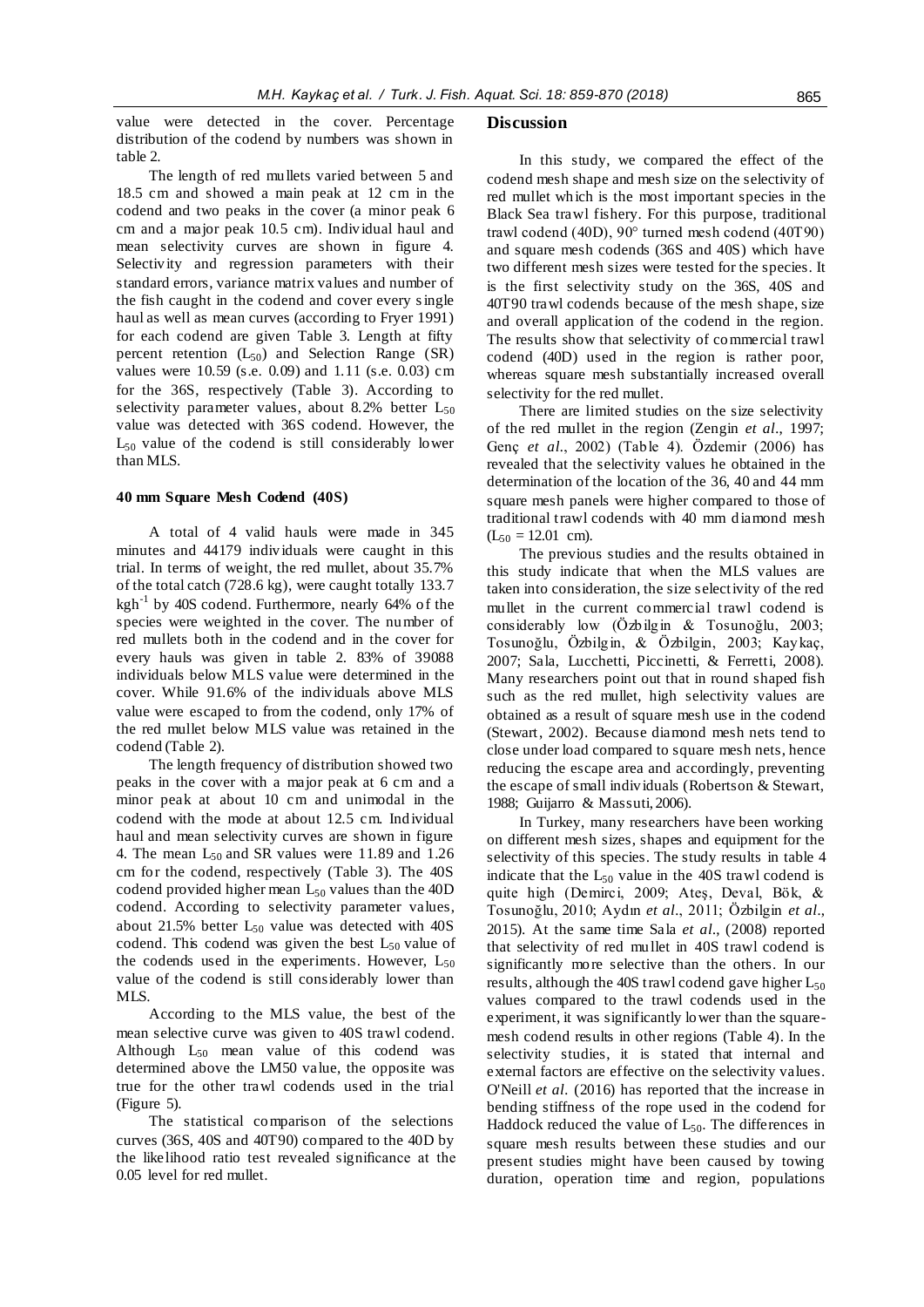

**Figure 5.** Mean selective curves in all codends. Minimum Landing Size (MLS) and Length of the first maturity ( $L_{M50}$ ) values are shown in the figure.

**Table 4.** Results of previous selectivity studies and the current work for red mullet in Turkey

| References                     | <b>Material</b> | Mesh Size | Mesh Shape          | $L_{50}(cm)$ | $SR$ (cm) | Study Area                    |
|--------------------------------|-----------------|-----------|---------------------|--------------|-----------|-------------------------------|
| Zengin et al., (1997)          |                 | 36        | D                   | 12.54        | 2.34      | <b>Black Sea</b>              |
|                                |                 | 40        | D                   | 13.22        | 3.18      |                               |
|                                |                 | 44        | D                   | 13.79        | 3.23      |                               |
| Genç et al., (2002)            |                 | 28        | D                   | 10.03        |           | <b>Black Sea</b>              |
|                                |                 | 40        | D                   | 10.91        |           |                               |
| Özbilgin and Tosunoğlu, (2003) | PE              | 40        | D                   | 9.00         | 2.30      | Aegean Sea                    |
|                                |                 | 40        | D                   | 10.10        | 2.30      |                               |
| Özdemir, (2006)                | PE              | 40        | D                   | 12.01        | 3.50      | <b>Black Sea</b>              |
|                                |                 | 32        | <b>SMP</b>          | 11.64        | 2.93      |                               |
|                                |                 | 36        | <b>SMP</b>          | 12.32        | 3.21      |                               |
|                                |                 | 40        | <b>SMP</b>          | 12.91        | 3.20      |                               |
|                                |                 | 44        | <b>SMP</b>          | 13.37        | 3.94      |                               |
| Kaykaç, (2007)                 | PE              | 40        | D                   | 11.80        | 3.00      | Aegean Sea                    |
|                                |                 | 40        | N                   | 13.90        | 2.40      |                               |
|                                |                 | 40        | T <sub>90</sub>     | 15.20        | 1.80      |                               |
|                                |                 | 40        | RC                  | 14.40        | 1.70      |                               |
| Demirci, (2009)                | PE              | 44        | D                   | 13.80        | 2.50      | Eastern Mediterranean         |
|                                |                 | 40        | S                   | 14.00        | 3.20      |                               |
|                                |                 | 50        | D                   | 17.60        | 7.20      |                               |
| Ates et al., (2010)            | PE              | 40        | S                   | 14.20        | 3.10      | Eastern Mediterranean         |
| Aydın et al., (2011)           | PE              | 40        | S                   | 14.30        | 2.30      | Aegean Sea                    |
|                                |                 | 50        | D                   | 15.30        | 4.40      |                               |
| Özbilgin et al., (2015)        | PE              | 44        | DH                  | 7.10         | 6.70      | Eastern Mediterranean         |
|                                | PE              | 40        | S                   | 14.10        | 2.60      |                               |
|                                |                 | 44        | D                   | 8.40         | 5.20      |                               |
|                                |                 | 50        | D                   | 12.10        | 4.70      |                               |
| Current paper                  | PE              | 40        | D                   | 9.79         | 2.2       | <b>Black Sea</b>              |
|                                |                 | 40        | T <sub>90</sub>     | 10.29        | 1.92      |                               |
|                                |                 | 36        | S                   | 10.59        | 1.11      |                               |
| $F \cap \mathbb{R}$<br>$\sim$  |                 | 40        | S<br>$\overline{p}$ | 11.89        | 1.26      | $\overline{a}$ $\overline{a}$ |

[L<sup>50</sup> (cm), length at 50% retention; SR (cm) selection range; PE, polythene; D, Diamond mesh codend; S, Square mesh codend; SMP, Square Mesh top Panel codend; N, Narrow codend; T90, 90° Turned-mesh codend; DH, diamond hand-woven codend; RC, Rigging Codend]

fished and properties of the fishing gears.

In the Black Sea, the total amount of fishing in each tow is quite large except for the target species during operation, and the majority of them consist of bycatch fishing and discards. Ceylan *et al.* (2014)

stated that the bycatch fishing was about 54% in the trawls in this region. This may be thought to be also effective on the selectivity parameters, however, Sala and Luchetti (2011) reported that the  $L_{50}$  and SR values of codend fishing amount in the Mediterranean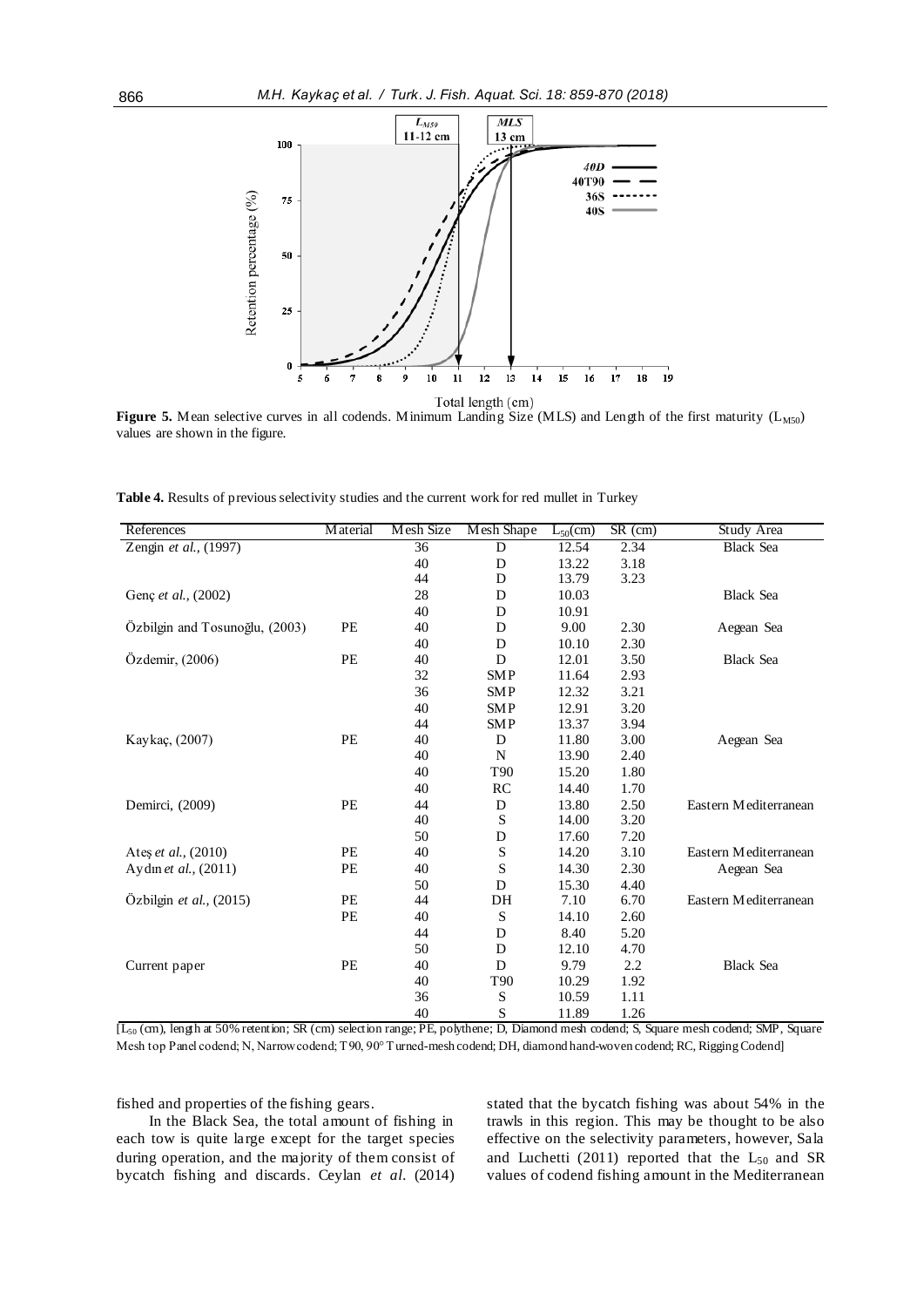generally have no significant effect on the selectivity of the red mullet. However, it is also known that the garbage and non-target catch accumulated in the codend prevent the fish escapes by creating a load in the codend and closing the mesh holes.

Graham *et al.* (2003) reported that full square mesh cod-ends are unpopular with the fishing industry because they lack strength, the knots can be unstable and the nets are awkward to handle and repair. In addition to the aforementioned disadvantages of the use of the square mesh nets, the fact that it is excessively selective compared to the fisherman is also an important factor. So much so that, in our study, fishermen recommended us to try the 36S codend thinking that the 40S would be excessively selective. Although 36S is more selective than the 40D codend, it is well below the MLS value. In the 36 mm square panel application, as well, the selectivity values were found to be above 40D and below 40S (Özdemir, 2006). Red mullet is subjected to a MLS of 13 cm in Turkish territorial waters according to Turkish Fisheries Regulation to ensure contribution to the future stock before exploitation (Anonymous, 2016b).

In the model study he conducted, Tokaç *et al.* (2016) reported that mesh openness (OP) had a remarkable effect over  $L_{50}$  value in Red mullet size selectivity in both square mesh and diamond mesh nets. In the study, OP value is an important factor in the fact that the square mesh nets are more selective than diamond mesh nets. Obtaining low  $L_{50}$  values may result from the fact that the OP value cannot be fixed and many variable factors as mentioned above. Many studies have clearly demonstrated that square mesh codends capture fewer juveniles than diamond mesh codends because of OP (Sala *et al.*, 2008; Aydın *et al.*, 2011; Özbilgin *et al.*, 2012, 2015; Tokaç *et al.*, 2016; Tosunoğlu *et al.*, 2003; Tosunoğlu, Aydın, Salman, & Fonseca, 2009). Therefore, TFR define a minimum mesh size of 44 mm diamond or 40 mm square mesh netting for demersal trawl codends used in the Mediterranean. TFR reports that 40 mm diamond mesh use is required for bottom trawls in the Black Sea, and 44 mm diamond mesh will be applied after 1 September 2020.

Fishermen do not prefer to use the square mesh application in the bottom trawl codends with the thought that they will bring extra work load for them (their being equipped and repaired). In terms of ease of use, it is known that trawl codends with diamond meshes are more advantageous than codends with square mesh (Wienback *et al.*, 2011). It is also stated that square mesh application in the selectivity of laterally flattened fish indicates low selectivity (Lök *et al.*, 1997; Sala *et al.*, 2008). Some studies have demonstrated that T90 trawl codends, which are obtained by rotating a diamond mesh net by 90°, are more selective than the existing trawl codend (40D=T0) (Madsen, Herrmann, Frandsen, & Krag, 2012). In fact, it has been detected that the studies carried out on the T90 trawl codends in the Baltic Sea have improved the selectivity and contributed to the improvement of fish resources (Moderhak 1995;1999; Moderhak *et al.*, 1999; Hansen, 2004; Digre, Hansen, & Erikson, 2010). With this study, T90 trawl codend was tested for the first time in the Black Sea. The results obtained indicated that the 40T90 trawl codend was more selective compared to the 40D trawl codend at red mullet selectivity. The use of trawl codends of the same net mesh size as T90 has been observed to have a positive effect on the selectivity of the red mullet in both experimental studies (Kaykaç, 2005) and in the model experiments (Tokaç *et al.*, 2014).

In conclusion, changes in net mesh shape (square mesh and T90) and net mesh size (36S and 40S) were found to increase the length selectivity of the red mullet in the Black Sea compared to traditional trawl codends. In particular, it was observed that 40S codends selected larger size groups than the others. In recent years, escape mortality (due to skin injures and exhaustion) as well as selectivity of trawl codends is of great importance. In this context, it has been reported that 40S (26.3%) trawl codend for the red mullet gives the lowest escape mortality rate compared to the 44D (46.3%) and 50D (27.4%) trawl codends. However, it is stated that this condition is not related to the mesh size or shape (Düzbastılar, Laleli, Özgül & Metin, 2015; Düzbastılar *et al.*, 2017). 40S codend contributes to the protection of stockpiles of the red mullet. There is a limited number of selectivity studies for sustainable fisheries in the Black Sea, which constitutes an important part in terms of red mullet production. However, it was reported that the use of 44 mm diamond will be started in 2020. At present, the current red mullet size groups are quite low. But the increase in the size groups put ashore can lead to even better pricing. More extensive and detailed selectivity studies are needed during commercial fishing to protect fisheries management and sustainable red mullet stocks in such an area where production is intensive.

## **Acknowledgments**

This work was financed by the European Project "BENTHIS (EU-FP7-312008)". The authors would like to thanks and gratitude to the project leader Prof. Dr. Adrian RJINSDORP and Prof. Dr. Aysun GÜMÜŞ providing all kinds of support. Thanks are also due to Murathan ÖZDEMİR and all the project researchers for participating the sea trials.

## **References**

- Anonymous (2016a). Fishery Statistics 2015. State Institute of Statistics Prime Ministry Republic of Turkey. Retrieved from the state of  $\sim$ 
	- http://tuik.gov.tr/PreHaberBultenleri.do?id=21720
- Anonymous (2016b). The Commercial Fish Catching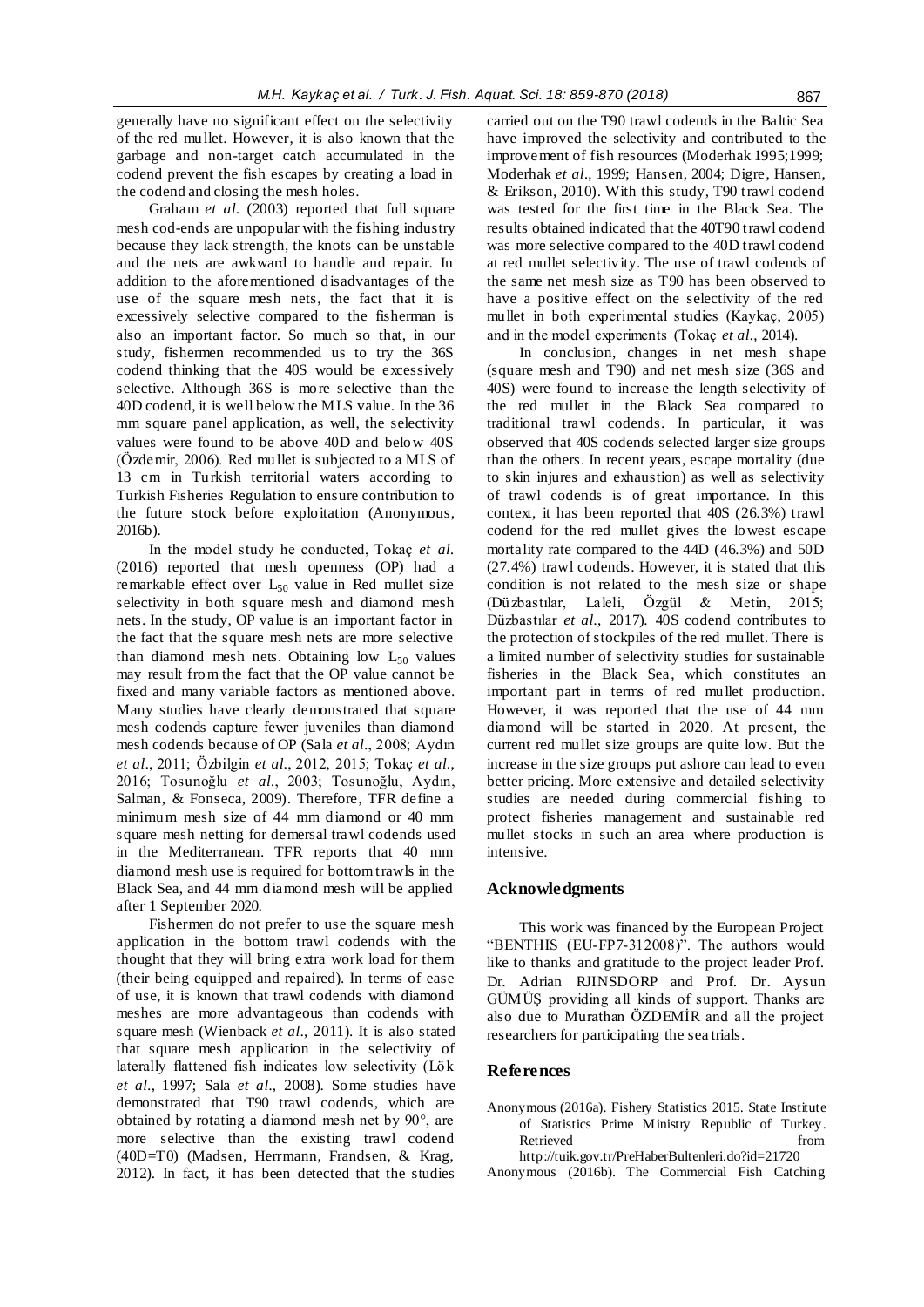Regulations in 2016–2020 Fishing Period (4/1<br>Notification No: 2016/35). Retrieved from No: 2016/35). Retrieved http://www.tarim.gov.tr/BSGM/Duyuru

- Ateş, C., Deval, M.C., Bök, T., & Tosunoğlu, Z. (2010). Selectivity of diamond (PA) and square (PE) mesh codends for commercially important fish species in the Antalya Bay, Eastern Mediterranean. *Journal of Applied Ichthyology*, *26*, 465–471. https://doi.org/10.1111/j.1439-0426.2010.01462.x
- Aydın, C., Tokaç, A., Ulaş, A., Maktay, B., & Şensurat, T. (2011). Selectivity of 40 mm square and 50 mm diamond mesh codends for five species in the Eastern Mediterranean demersal trawl fishery. *Afr. J. Biotechnol., 10*, 5037–5047. https://doi.org/10.5897/AJB11.082
- Ceylan, Y., Şahin, C., & Kalaycı, F. (2014). Bottom trawl fishery discards on the Black Sea coast of Turkey. *Medit. Mar. Sci., 15*(1), 156-164. https://doi.org/10.12681/mms.421
- Campos, A., Fonseca, P., & Henriques, V. (2003). Size selectivity for four fish species of the deep ground fish assemblage off the Portuguese southwest coast: evidence of mesh size, mesh configuration and cod end catch effects. *Fish. Res., 63*, 213–233. https://doi.org/10.1016/S0165-7836(03)00060-2
- ConStat, (1995). CC Selectivity. Granspaettevej 10, DK-9800 Hjjlarring, Denmark.
- Demirci, S. (2009). *Selectivity of square and diamond mesh trawl codend for some fish species in north east Mediterranean* (PhD Thesis). University of Mustafa Kemal, Hatay, Turkey.
- Deval, M. C., Bök, T., Ateş, C., Ulutürk, T., & Tosunoğlu, Z. (2009). Comparison of the size selectivity of diamond (PA) and square (PE) mesh codends for deepwater crustacean species in the Antalya Bay, eastern Mediterranean. *J. Appl. Ichthyol., 25*, 372– 380. https://doi.org/10.1111/j.1439- 0426.2009.01239.x
- Digre, H., Hansen, U.J., & Erikson, U. (2010). Effect of trawling with traditional and 'T90' trawl codends on fish size and on different quality parameters of cod *Gadus morhua* and haddock *Melanogrammus aeglefinus*. *Fisheries Science*, *76*(4), 549–559. https://doi.org/10.1007/s12562-010-0254-2
- Düzbastilar, F.O., Breen, M., Aydın, C., Özbilgin, H., Özgül, A., Ulaş, A., Metin, G., Gül, B., & Lök, A. (2017). Seasonal variation in mortality of red mullet (*Mullus barbatus*) escaping from codends of three different sizes in the Aegean Sea. *Sci. Mar., 81*(3), 339-349. http://doi.org/10.3989/scimar.04600.19A
- Düzbastılar, F.O., Laleli, T., Özgül, A., & Metin, G. (2015). Determining the severity of skin injuries of red mullet, *Mullus barbatus* (Actinopterygii: Perciformes: Mullidae), inflicted during escape from trawl codend. *Acta Ichthyol. Piscat., 45*(1): 75–83. http://doi.org/10.3750/AIP2015.45.1.08
- EC (2006). Council regulation (EC 1967/2006) concerning management measures for the sustainable exploitation of fishery resources in the Mediterranean Sea, amending Regulation (EEC) No. 2847/93 and repealing Regulation (EC) No.1626/94. Off. J. Eur. Union 409, 75.
- Eryaşar, A.R., Özbilgin H., Gökçe G., Özbilgin Y.D., Saygu I., Bozaoğlu A.S., & Kalecik, E. (2014). The Effect of Codend Circumference on Selectivity of Hand-Woven Slack Knotted Codend in the North Eastern Mediterranean Demersal Trawl Fishery. *Turkish*

*Journal of Fisheries and Aquatic Sciences*, *14*, 463- 470. https://doi.org/10.4194/1303-2712-v14\_2\_17

- FAO (2011). Review of the State of World Marine Fishery Resources. Retrieved from www.fao.org/docrep/015/i2389e/i2389e.pdf
- Fryer, R. (1991). A model of the between-haul variation in selectivity. *ICES J. Mar. Sci., 48*, 281–290. https:[//doi.org/10.1093/icesjms/48.3.281](https://doi.org/10.1093/icesjms/48.3.281)
- Genç, Y. (2000). *Türkiye'nin Doğu Karadeniz kıyılarındaki barbunya (Mullus barbatus ponticus Ess., 1927) balığının biyo-ekolojik özellikleri ve populasyon parametreleri* (PhD Thesis). Karadeniz Teknik Üniversitesi. Fen Bilimleri Enstitüsü. Trabzon, Turkey.
- Genç, Y., Mutlu, C., Zengin, M., Aynın, İ., Zengin, B., & Tabak, İ. (2002). Doğu Karadeniz'deki av gücünün demersal balık stokları üzerine etkisinin tespiti. Trabzon Su Ürünleri Merkez Araştırma Enstitüsü, Sonuç Raporu Proje No: TAGEM/IY/97/17/03/006, 114 pp (In Turkish).
- Genç, Y. (2014). Red mullet fisheries in the Black Sea In: E. Düzgüneş, B. Öztürk, & M. Zengin, (Eds.), *Turkish Fisheries in the Black Sea*. (pp. 340-360). İstanbul, Turkey, Turkish Marine Research Foundation.
- GFCM (2010). Report of the Transversal Workshop on Selectivity Improvement, By-Catch Reduction and Alternative Gears, Alexandria, Egypt, 25–27 October.
- GFCM (2011). Report of the SCSA Working Group on Stock Assessment of demersal species, Istanbul,<br>Turkey, 18-23 October 2010. GFCM: 18–23 October 2010. GFCM: SAC13/2011/Inf.19.
- Graham, N., Kynoch, R.J., & Fryer, R.J. (2003). Square mesh panel in demersal trawls: Further data relating haddock and whiting selectivity to panel position. *Fish. Res., 62*(3), 361-375. https://doi.org/10.1016/S0165-7836(02)00279-5
- Guijarro, B., & Massuti, E. (2006). Selectivity of diamond and square mesh codends in the deepwater crustacean trawl fishery off the Balearic Island (western Mediterranean). *ICES J. Mar. Sci., 63*, 52–67. https://doi.org/10.1016/j.icesjms.2005.08.011
- Hansen, U.J. (2004). Performance of a trawl made from 90º turned netting (T90) compared with that of traditional codends. Gydynia: ICES Fishing Technology and Fish Behaviour Working Group Meeting.
- Kaykaç, M.H. (2005). *Geleneksel dip trol ağında torba ağ göz açılımını artırmaya yönelik çalısmalar* (PhD Thesis). Ege Üniversitesi Fen Bilimleri Enstitüsü, Izmir, Turkey.
- Kaykaç, M.H. (2007). Selectivity of standard and narrow trawl codends for the red mullet (*Mullus barbatus* L., 1758) and annular sea bream (*Diplodus annularis* L.,1758). *Ege J. Fish. Aqua. Sci., 24*, 261–266.
- Keskin, Ç. (2012). A preliminary study on demersal fishes in the south-western Black Sea shelf (NW Turkey). *J. Black Sea/Mediterranean Environment, 18*(3), 341- 349.
- Knudsen, S., Zengin, M., & Koçak, M.H. (2010). Identifying drivers for fishing pressure. A multidisciplinary study of trawl and sea snail fisheries in Samsun, Black Sea coast of Turkey. *Ocean and Coastal Management*, *53*, 252-269. http://doi.org/10.1016/j.ocecoaman.2010.04.008
- Lök, A., Tokaç, A., Tosunoğlu, Z., Metin, C., & Ferro, R.S.T. (1997). Effects of different cod-end design on bottom trawl selectivity in Turkish Fisheries of the Aegean Sea. *Fish. Res.,* 32, 149–156.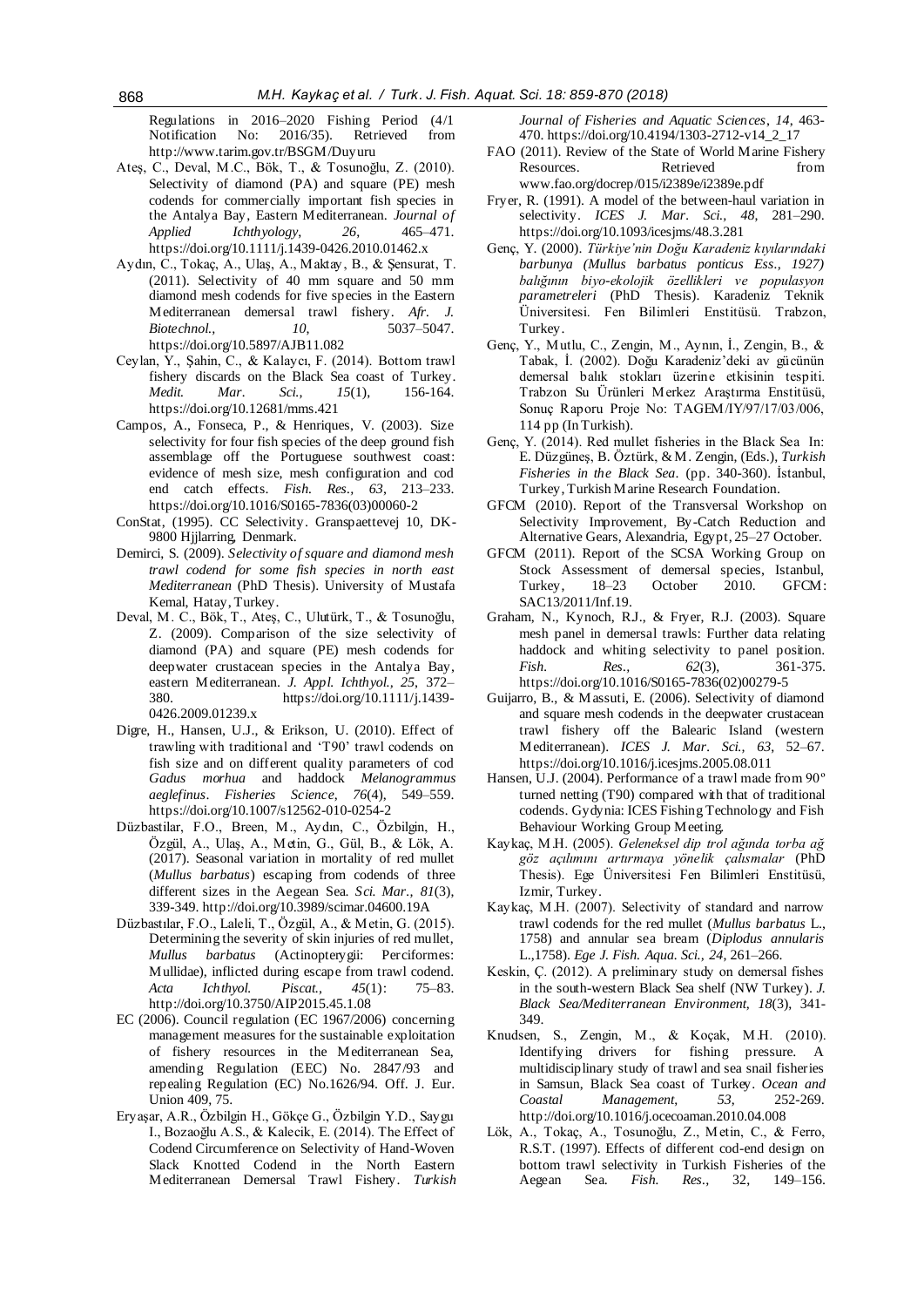https://d[x.doi.org/10.1016/S0165-7836\(97\)00048-9](https://doi.org/10.1016/S0165-7836(97)00048-9)

- Madsen, N., Herrmann, B., Frandsen, R.P., & Krag, L.A. (2012). Comparing selectivity of a standard and turned mesh T90 codend during towing and haulback. *Aquatic Living Resources, 25*, 231–240. https:[//doi.org/10.1051/alr/2012021](https://doi.org/10.1051/alr/2012021)
- McCullagh, P., & Nelder, J.A. (1989). *Generalized linear models* (2nd ed.). Monographs on Statistics and Applied Probability 37. Chapman & Hall, London,
- Moderhak, W. (1995). On properties of codend meshes differently oriented with respect to direction of motion. *ICES Fish Capture Committee*, *B21*, 1–9.
- Moderhak, W. (1997). Determination of selectivity of cod codends made of netting turned through 90°. *Bulletin of the Sea Fisheries Institute,* 1(1), 3-14.
- Moderhak, W. (1999). Investigations of the selectivity of cod codends with meshes turned through 90°. *Bulletin of the Sea Fisheries Institute*, *Gdynia*, *1*(146), 39–55.
- O'Neill, F.G., Kynoch, R.J., Blackadder, L., Fryer, R.J., Eryaşar, A.R., & Sala, A. (2016). The influence of twine tenacity, thickness and bending stiffness on codend selectivity. *Fish. Res.*, *176*, 94–99. https:[//doi.org/10.1016/j.fishres.2015.12.012](https://doi.org/10.1016/j.fishres.2015.12.012)
- Özbilgin, H., & Tosunoğlu, Z. (2003). Comparison of the selectivities of double and single codends. *Fish. Res.*, 63, 143–147. https://doi.org/10.1016/S0165-*63*, 143–147. https:[//doi.org/10.1016/S0165-](https://doi.org/10.1016/S0165-7836(03)00005-5) [7836\(03\)00005-5](https://doi.org/10.1016/S0165-7836(03)00005-5)
- Özbilgin, H., Tokaç, A., & Kaykaç, H. (2012). Selectivity of commercial compared to larger mesh and square mesh trawl codends for four fish species in the Aegean Sea. *J. Appl. Ichthyol., 28*, 51–59. https://doi.org/10.1111/j.1439-0426.2011.01916.x
- Özbilgin, H., Eryaşar, A.R., Gökçe, G., Özbilgin, Y.D., Bozaoğlu, A.S., Kalecik, E., & Herrmann, B. (2015). Size selectivity and hand and machine woven codends and short term commercial loss in the Norteastern Mediterranean. *Fish. Res.*, *164*, 73–85. https:[//doi.org/10.1016/j.fishres.2014.10.022](https://doi.org/10.1016/j.fishres.2014.10.022)
- Özdemir, S. (2006). *The effect of position and mesh size of square mesh panel applied in bottom trawl on catchability of different species* (PhD Thesis). Ondokuz Mayıs University, Science Institute, Samsun, Turkey.
- Robertson, J.H.B. & Stewart, P.A.M. (1988). A comparison of size selection of haddock and whiting by square and diamond mesh codends. *ICES J. Mar. Sci., 44*, 148–161.
- Sala, A., Priour, D., & Herrmann, B. (2006). Experimental and theoretical study of redmullet (*Mullus barbatus*) selection in codends of Mediterranean bottom trawls.<br>Aquat. Living Resour., 19, 317–327. *Aquat. Living Resour., 19*, 317–327. https://doi.org/10.1051/alr:2007002
- Sala, A., Lucchetti, A., & Buglioni, G. (2007). The influence of twine thickness on the size selectivity of polyamide codends in a Mediterranean bottom trawl. *Fish. Res., 83*, 192–203. https://d[x.doi.org/10.1016/j.fishres.2006.09.013](https://doi.org/10.1016/j.fishres.2006.09.013)
- Sala, A., Lucchetti, A., Piccinetti, C., & Ferretti, M. (2008). Size selection by diamond and square mesh codends in multi-species Mediterranean demersal trawl fisheries. *Fish. Res., 93*, 8–21. https:[//doi.org/10.1016/j.fishres.2008.02.003](https://doi.org/10.1016/j.fishres.2008.02.003)
- Sala, A., & Lucchetti, A. (2011). Effect of mesh size and codend circumference on selectivity in the Mediterranean demersal trawl fisheries. *Fish. Res., 110*, 252–258.

https:[//doi.org/10.1016/j.fishres.2011.04.012](https://doi.org/10.1016/j.fishres.2011.04.012)

- Sala, A., Lucchetti, A., Perdichizzi, A., Herrmann, B., & Rinelli, P. (2015). Is square-mesh better selective than larger mesh? A perspective on the management for Mediterranean trawl fisheries. *Fish. Res., 161*, 182– 190. https:[//doi.org/10.1016/j.fishres.2014.07.011](https://doi.org/10.1016/j.fishres.2014.07.011)
- STECF (2015). Scientific, Technical and Economic Committee for Fisheries (STECF) – Black Sea assessments (STECF-15-16). Publications Office of the European Union, Luxembourg, EUR 27517 EN, JRC 98095, 284 pp.
- Stewart, P.A.M. (2002). A review of studies of fishing gear selectivity in the Mediterranean. FAO COPEMED, 57 pp.
- Tokaç, A., Lök, A., Tosunoğlu, Z., Metin, C., & Ferro, R.S.T. (1998). Codend selectivities of a modified bottom trawl for three species in the Aegean Sea. *Fish. Res., 39*, 17–31. https://doi.org/10.1016/S0165- 7836(98)00172-6
- Tokaç, A., Özbilgin, H., & Kaykaç, H. (2010). Selectivity of conventional and alternative codend design for five fish species in the Aegean Sea. *J. Appl. Ichthyol., 26*, 403–409. https://doi.org/10.1111/j.1439- 0426.2009.01379.x
- Tokaç, A., Herrmann, B., Aydın, C., Kaykaç, H., Ünlüler, A., & Gökçe, G. (2014). Predictive models and comparison of the selectivity of standard (T0) and turned mesh (T90) codends for three species in the Eastern Mediterranean. *Fish. Res., 150*, 76–88. https://doi.org/10.1016/j.fishres.2013.10.015
- Tokaç, A., Herrmann, B., Gökçe, G., Krag, L.A., Nezhad, D.S., Lök, A., Kaykaç, H., Aydın, C., & Ulaş, A. (2016). Understanding the size selectivity of red mullet (*Mullus barbatus*) in Mediterranean trawl codends: A study based on fish morphology. *Fisheries Research*, *174*, 81-93. https://doi.org/10.1016/j.fishres.2015.09.002
- Tosunoğlu, Z., Özbilgin, Y.D. & Özbilgin, H. (2003). Body shape and trawl codend selectivity for nine commercial fish species. *Journal of the Marine Biological Association of the UK., 83*, 1309- 1313. http://doi.org/10.1017/S0025315403008737
- Tosunoğlu, Z. (2007). Trawl codend design (44 mm diamond PE mesh) and the effect on selectivity for *Pagellus erythrinus* and *Pagellus acarne*, two species with different morphometrics. *Journal of Applied Ichthyology*, *23*, 578-582. http://doi.org/10.1111/j.1439-0426.2007.00859.x
- Tosunoğlu, Z. Aydın, C., & Özaydın, O. (2008). Selectivity of a 50-mm diamond mesh knotless polyethylene codend for commercially important fish species in the Aegean Sea. *Journal of Applied Ichthyology*, *24*, 311- 315. http://dx.doi.org/10.1111/j.1439- 0426.2008.01067.x
- Tosunoğlu, Z., Aydın, C., Salman, A., & Fonseca, P. (2009). Selectivity of diamond, hexagonal and square mesh codends for three commercial cephalopods in the Mediterranean. *Fisheries Research*, *97*, 95–102. <http://dx.doi.org/10.1016/j.fishres.2009.01.006>
- Ulman, A., Bekişoğlu, Ş., Zengin, M., Knudsen, S., Ünal, V., Mathews, C., Harper, S., & Pauly, D. (2013). From bonito to anchovy: a reconstruction of Turkey's marine fisheries catches (1950-2010). *Mediterranean Marine Science*, *14*(2), 309-342. https://doi.org/10.12681/mms.414
- Wienbeck, H., Herrmann, B., Moderhak, W., & Stepputtis,